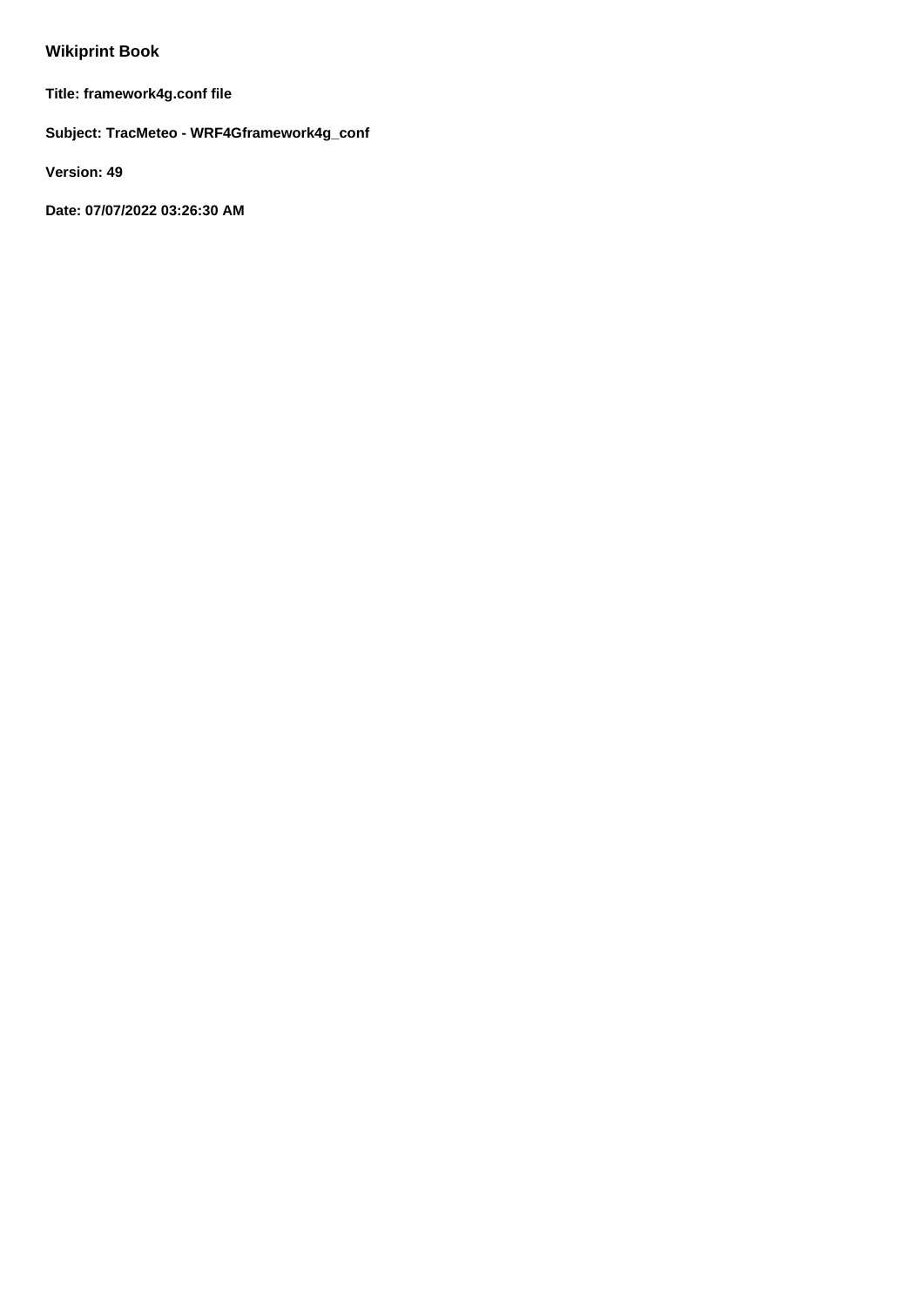# **Table of Contents**

**framework4g.conf file 3** Database 3

**Computing Resources** 3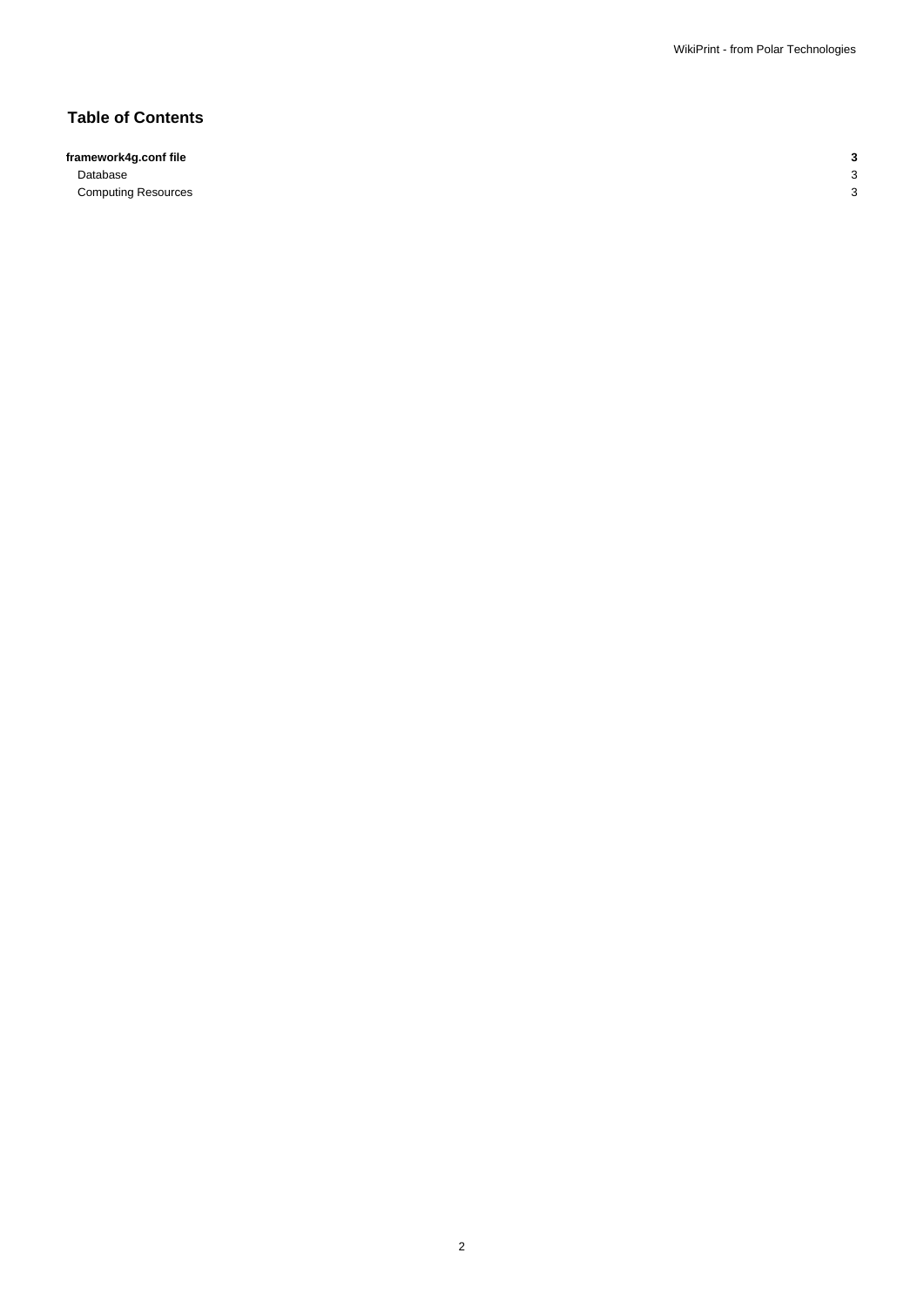# **framework4g.conf file**

The **framework4g.conf** file is read by **[wrf4g\\_framework](https://meteo.unican.es/trac/wiki/WRF4GCommandLineTools#wrf4g_framework)** to manage the WRF4G framework. It is located under \$WRF4G\_LOCATION/etc and has two sections, Database and Computing Resources.

#### **Database**

WRF4G uses a MySQL database in order to keep track of the experiments. For that reason, WRF4G provides a 5.5-x86\_64 distribution of MySQL under \$WRF4G\_LOCATION/opt/ directory. Also, you can use another MySQL changing **WRF4G\_DB\_LOCAL** variable.

You should modify the database password and WRF4G\_DB\_PASSWD variable after starting wrf4g\_framework. To do that, you can execute:

```
echo "SET PASSWORD FOR 'wrf4guser'@'%' = PASSWORD('newpassword');" | mysql -P 13306 -u wrf4guser -h
127.0.0.1 -p
```

```
[Database]
WRF4G_DB_LOCAL=1
WRF4G_DB_HOST=mycomputer
WRF4G_DB_PORT=13306
WRF4G_DB_USER="wrf4guser"
WRF4G_DB_PASSWD="Meteo2011"
WRF4G_DB_DATABASE="WRF4GDB"
```
# **WRF4G\_DB\_LOCAL**

0 indicates that you will use an external DB and the local database included in WRF4G distribution. If you want to use an external database, you will have to import **WRF4GDB?** table in your MySQL.

#### **WRF4G\_DB\_HOST**

Computer where the DB is running. If WRF4G\_DB\_LOCAL=1, WRF4G\_DB\_HOST has to be the name of the computer where WRF4G is running.

#### **WRF4G\_DB\_PORT**

Port where mysql DB is listening.

#### **WRF4G\_DB\_USER** and **WRF4G\_DB\_PASSWD**

Credentials to access DB

# **WRF4G\_DB\_DATABASE**

Name of the WRF4G DB

#### **Computing Resources**

WRF4G uses [DRM4G](https://meteo.unican.es/trac/wiki/DRM4G) in order to configure computing resources. Using that tool, users are able to access to different Distributed Resource Managements (DRM) such as:

- PBS/Torque
- **SGE**
- FORK
- LoadLeveler
- **SLURM**

```
[ComputingResources]
# Syntax
# '#' Comments
#
# This section contains one resource per line, with format:
#
# resource = attributes
# ... ...
# resource = attributes
#
# where:
#
```